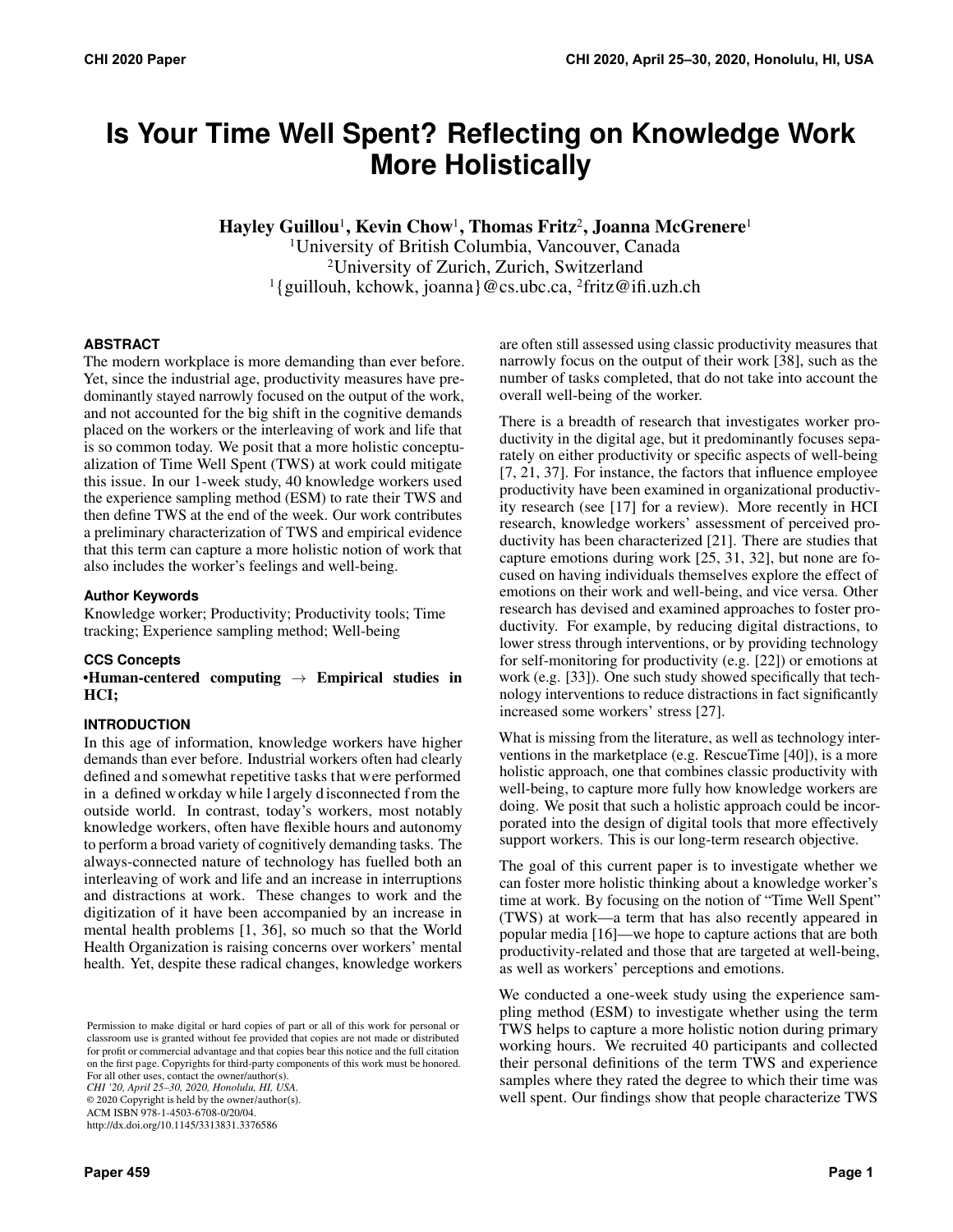in terms of what they work on, how they work, how they feel, and how they take care of themselves. Importantly, we show that the term Time Well Spent evokes a strong theme of Self Care. Additionally, some participants who reflected on both activities and emotions changed their perception of their work.

Our paper contributes a preliminary characterization of TWS and empirical evidence that this term can capture a holistic notion of work. We show that when knowledge workers reflect on TWS during working hours, the importance of self care and how one feels is emphasized. We offer concrete ideas for future work with an ESM intervention that will more explicitly capture the emotional component of work using TWS.

## **RELATED WORK**

We begin by discussing productivity as the current performance metric for work and review the limitations of current self-monitoring technologies that promote productive work. We then discuss stress in the workplace and how health behaviours are being tracked.

## **Productivity and Self-Tracking**

Productivity is the primary work performance measure today, but this term is becoming harder to define as a majority of the workforce has gone from labourers with relatively straightforward inputs and tangible outputs to creative knowledge workers with domain specific and hard-to-quantify outputs. Research has identified a variety of factors that influence productivity for knowledge workers. These factors include organizational ones, such as team dynamics [\[5\]](#page-5-2), feedback [\[12\]](#page-6-5), autonomy [\[12,](#page-6-5) [42\]](#page-7-8), and office environments [\[7,](#page-5-1) [18\]](#page-6-6). At the same time, there are various personal factors that influence workers' productivity, such as intrinsic motivation [\[15\]](#page-6-7), psychological well-being [\[7,](#page-5-1) [43,](#page-7-9) [46\]](#page-8-0), work engagement [\[3,](#page-5-3) [47\]](#page-8-1).

The HCI community has been targeting several of these productivity factors in today's technology-rich work environments. For instance, researchers extensively studied the nature of distractions/interruptions and devised approaches to lower their burden on productivity [\[4,](#page-5-4) [10,](#page-6-8) [11,](#page-6-9) [19,](#page-6-10) [27,](#page-7-6) [28,](#page-7-10) [29\]](#page-7-11). However, a concern with some productivity enhancing methods is that they can cause an increase in stress, for example, by negatively framing productivity [\[22\]](#page-6-3) or by blocking distractions for individuals who were already focused at work [\[27\]](#page-7-6).

There is also a growing body of HCI research that focuses on quantifying aspects of work and promoting more productive work behaviors by the use of self-monitoring techniques. Most of the existing self-monitoring software tools use automated tracking to determine productivity and focus on the time spent in computer applications [\[22,](#page-6-3) [45,](#page-7-12) [40\]](#page-7-7). While this reduces the burden of data collection for the user, only capturing the activity (such as website or application in use) and duration may fail to recognize the context of the activity and even if the activity was related to work, it cannot accurately judge whether this time was spent efficiently. Also, automated tracking can only detect activities on the system where the software is installed, so real-life activities, such as face-to-face conversations or impromptu meetings, are not captured. Researchers have therefore suggested design recommendations

for self-monitoring in the workplace that include experience sampling to provide richer insights on productivity [\[35\]](#page-7-13).

Recently there has been a slight shift to examining productivity more holistically. Meyer et al. has classified what makes a day "good" or "typical" for software developers in terms of productivity, but this was based on one end-of-day survey [\[34\]](#page-7-14). Further, a recent classification of personal productivity for knowledge workers shows early evidence that emotional or physical state can influence perceived productivity [\[21\]](#page-6-0).

Instead of strictly aiming to measure and increase productivity, we posit that TWS is a step towards an alternative, holistic evaluation that could eventually become a standardized measure of performance for knowledge workers. In order for participants to deeply reflect on their personal concept of Time Well Spent, they need to reflect on *all* the activities they do during a day and have a sense of whether or not they spent that time well. Further, since it's not currently possible to have an automatic summary of activities and reflections, we set out to collect self-reported experience samples.

#### **Stress and Interactive Technologies for Well-Being**

Stress is a part of life for many adults, especially in the workplace. A 2019 survey by the American Psychological Association found that 64% of adults identify work as a major source of stress [\[2\]](#page-5-5). In the HCI community, stress has been addressed in many aspects of knowledge work, such as multitasking [\[32\]](#page-7-4), email [\[31\]](#page-7-3), and distractions [\[27\]](#page-7-6). More generally, emotions directly influence how we perform everyday tasks, interact with others, learn, work, and make important decisions [\[24\]](#page-6-11). Negative emotions are known to affect our physical and mental well-being, and a higher positive affect balance has been correlated with higher productivity [\[26\]](#page-7-15). Since worker mental well-being influences performance and productivity, there is an effort to combat mental health concerns.

Beyond tracking work behaviours, self-monitoring technologies are used for a variety of health behaviours including tracking physical activity [\[8,](#page-6-12) [9,](#page-6-13) [23,](#page-6-14) [13\]](#page-6-15), emotional states [\[33\]](#page-7-5), stress [\[31,](#page-7-3) [30\]](#page-7-16), sleep [\[20\]](#page-6-16), and diet [\[14\]](#page-6-17). The goal of these technologies is to increase self-awareness which, according to the Transtheoretical Model, may eventually lead to behaviour change [\[39\]](#page-7-17). Our long-term goal is to extend these tracking tools and incorporate a more holistic thinking about time at work in order to build awareness and hopefully lead to behaviours that balance productivity and well-being.

# **STUDY – CAPTURING HOLISTIC THINKING**

The main goal of our study was to examine whether the concept of TWS can capture holistic thinking about knowledge work. Ultimately, we wanted participants to answer the question 'What is Time Well Spent?'. However, from piloting, this concept was too difficult for participants to come up with a thoughtful answer when reflecting abstractly. To have participants deeply reflect on the concept and produce a thoughtful personal definition of TWS, we performed a multi-day experience sampling study instead of a single survey or interview.

#### **Participants**

We recruited 40 workers (21/19 M/F; ages 22-50, M = 28.2,  $SD = 5.71$ ) through word-of-mouth and an online public study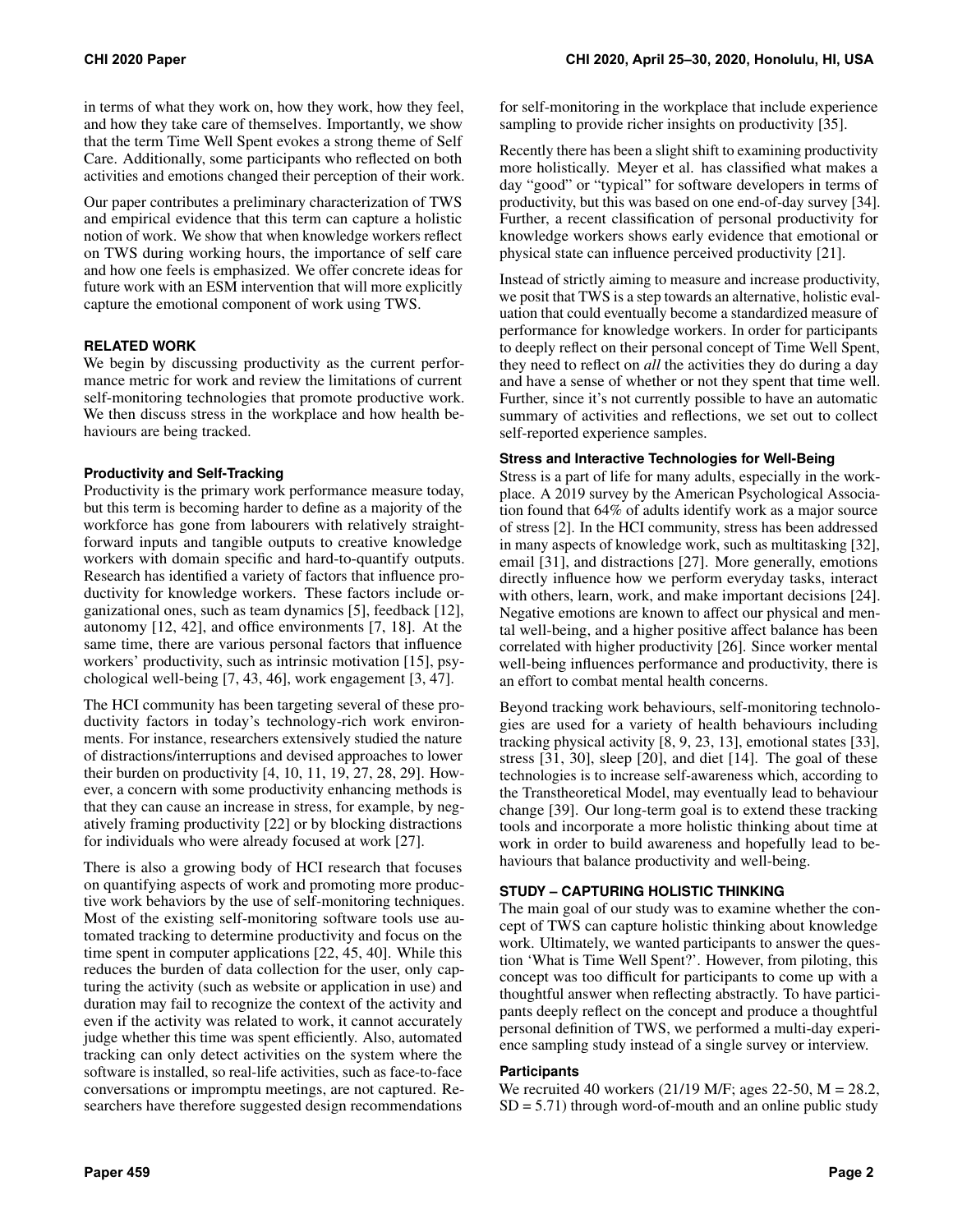posting board at a local university. They worked in 13 different positions: actuarial analyst (1), archaeologist (1), administration/assistants (7), engineers (3), financial analysts (2), grad students (10), managers (4), marketing strategists (1), researchers (3), salespeople (2), social worker (1), software developers (4), and writer (1). We limited the number of participants from any one field to 10. The inclusion criteria was that they worked full-time with at least 6 hours per working day, the majority of that time was spent using technology, and the individual must have some autonomy on the tasks they choose to perform throughout the day. Participants gave informed consent and were compensated with a \$40 CAD gift card.

#### **Procedure**

Our main objective in the study procedure was to collect personal definitions of the concept of TWS. Therefore, we asked participants in a TWS survey *"Over the past workweek, you have been reflecting on how you have been spending your time. How would you define 'Time Well Spent'?"* In designing the procedure for this study, we found we had to add reflective insitu activities for participants because we wanted them to think about the concept of TWS and about whether their time was well spent or not over a period of time. While this reflection and in-situ data collection of activities during primary working hours took up a majority of the study, our main goal was for this to prompt participants to provide a thoughtful definition of the concept of TWS. To reinforce the holistic nature of this study, we did not mention the term 'productivity' at any point. Whenever the term was mentioned by participants in the survey responses, it came from them without prompting.

Overall, the study consisted of an initial survey, 5 days of hourly experience samples and daily end-of-day experience samples, the TWS survey, and a follow-up survey. In the initial survey, participants set up the experience sampling parameters, which included the days of their work week, the time of day they should begin receiving notifications in order to complete at least 4 experience sampling surveys each day, and whether they wanted to receive reminders by text message or email.

For the 5 days of hourly experience samples, participants were asked to complete an online experience sample survey every working hour. Each survey prompted the respondent to *"Please reflect on the time since your last survey, or since the beginning of your workday. What personal and work activities did you engage in?"*. We provided a list of examples to reinforce that we wanted them to reflect on all activities, including non-work activities such as breaks, face-to-face or online communication, interruptions, or any other personal activity. We then asked 3 questions: (Q1) *"How do you feel about how well you have spent your time?"* This was rated on a 9-point Likert scale with a neutral face at 5, frowns below 5, and smiles above 5 (see Figure [1\)](#page-2-0). We found that pilots responded better to these faces than numbers or 'how well' descriptions; (Q2) *"Why do you feel this way?"* Open response; (Q3) *"How did you spend your time?"* Open response.

In addition, we asked participants to complete an end-of-day survey to rate their day as a whole and note whether it was a typical day or not and why. They also received a text message or email at the end of the day, letting them know how many



<span id="page-2-0"></span>Figure 1. Five (1, 3, 5, 7, and 9) of the nine faces in the Likert scale, lined up with their position on the slider. In the survey, participants saw one face and the shape of the mouth changed with the slider.

days of tracking they had left to complete. The experience sampling finished when the participant had completed 5 days of surveys (at least 4 completed surveys per day).

In the TWS survey, at the end, we asked participants for their personal definition of the concept of TWS. Additionally, we asked about participants' own characterization of their workplace environment and demographics. After two weeks, we sent optional informal follow-up emails asking about the experience of the study and the impact of the reflection itself.

# **Data Collection and Analysis**

For the experience samples, we sent participants a text message or email notification every hour. For sending the notification, we created a simple Python messaging server using Python's smtplib module [\[41\]](#page-7-18) and Twilio [\[44\]](#page-7-19), a communication API. To capture the samples we used Qualtrics surveys. For the initial and TWS survey we also used Qualtrics.

The 40 participants each provided a final definition of TWS. To analyse and code these 40 definitions, we performed a two-step process involving three authors. First, to inform the final coding of the definitions, two authors chose a random subset of 300 of the collected experience samples and independently coded them for explanations of the ratings following a thematic analysis approach [\[6\]](#page-5-6). The codes were discussed and consolidated, and saturation was reached. Second, one of these authors and a third author then used the previously identified codes as a basis for coding the 40 TWS definitions. For this coding, the two authors used thematic analysis and independently coded a subset of the definitions (20 entries; 50%) and discussed them. This step served to refine the original set of codes, mostly their descriptions, and to generate higherlevel themes. Most TWS definitions were multi-coded as they touched on more than one theme. The full set of 40 were coded by the lead author after the agreement was reached.

After coding the TWS definitions, one author went back and coded all 1149 hourly surveys to validate the identified highlevel themes of TWS and to assess whether experience sample explanations of TWS ratings were work and results-focused or focused on the state and well-being of the participant.

# **RESULTS**

We report the study results in three parts: descriptive statistics of the experience sampling, characterization of personal definitions of TWS, and insights from the hourly self-reports.

#### **Descriptive Statistics**

We collected 1321 experience samples (1149 hourly surveys, 172 end-of-day surveys) from 40 participants (average of 33.0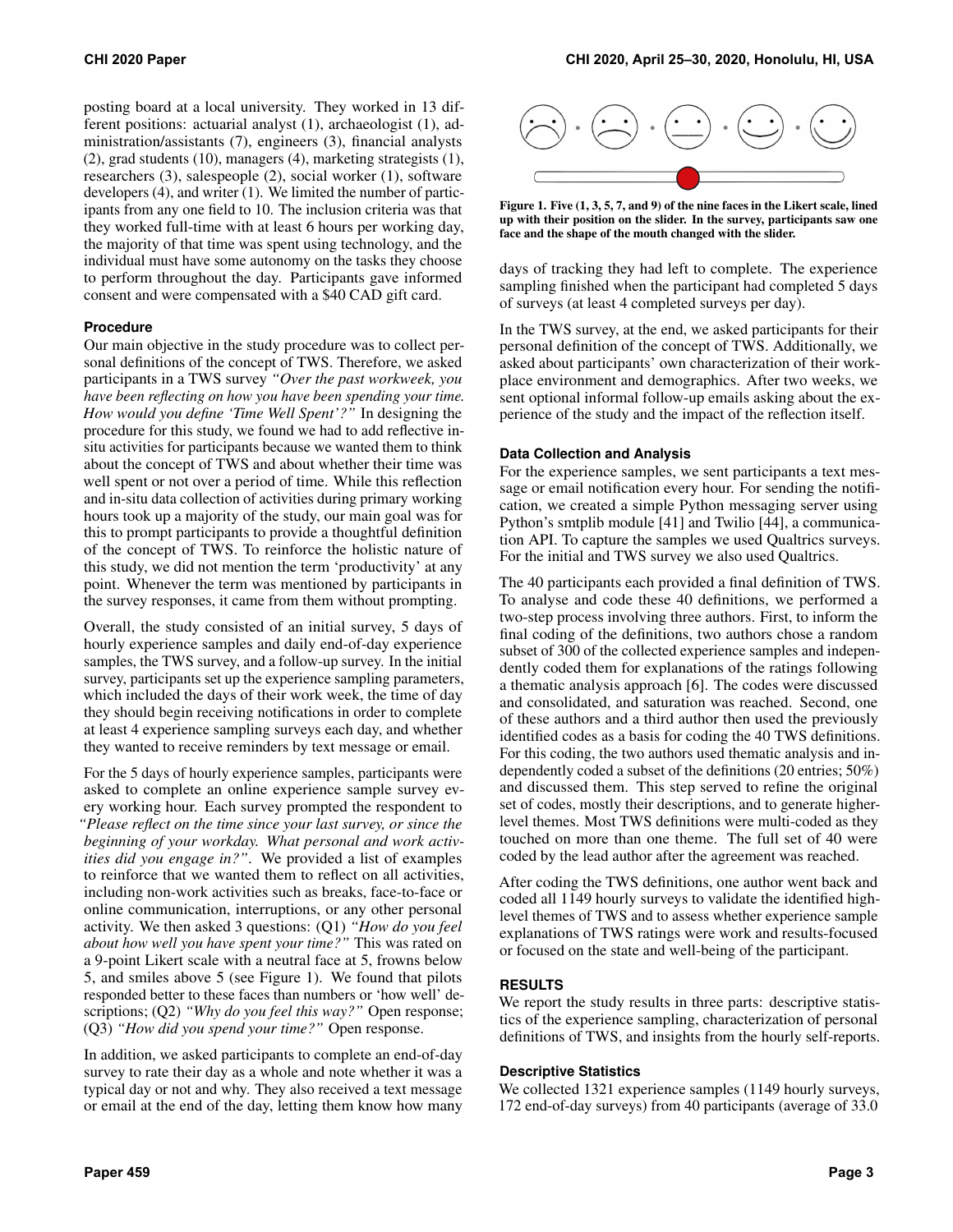

<span id="page-3-0"></span>Figure 2. Participants (n=40) each gave a definition of TWS, which is represented by a line. It could be multi-faceted in terms of touching multiple major themes (multiple circles across the line) and multiple subthemes within a theme (size of the circle). The number at the bottom gives the total number of participants (out of 40) who touched on the corresponding major theme.

per participant). On average, the study took 5.5 unique working days spanning an average 8.7 calendar days, per participant. The definitions of TWS collected in the TWS survey ranged in length from 3 to 90 words ( $M = 28.7$ ,  $SD = 20.2$ ).

#### **Characterizing TWS During Primary Working Hours**

From the 40 TWS definitions we identified 15 subthemes of TWS and grouped these under 4 larger themes. Figure [2](#page-3-0) shows that the distribution of these codes differed for each participant. We next discuss the themes and subthemes.

*What I work on.* Since we asked about TWS during primary working hours, it is not surprising that 32/40 definitions had a results-focused dimension of work. We found that some participants valued progress, while others valued completion of tasks or a mix of both. Participants who listed progress as an important component of TWS often talked about their progress in the context of a larger goal, e.g. *"I consider time to be managed well when I have finished all the tasks I had on my to-do list by the end of the day. I create my to-do list based on larger projects, so that means I'm closer to completing my long-term goals everyday."* (P34). They felt their time was better spent on tasks that push them towards finishing a larger project than menial day-to-day tasks or unrelated administrative work. Completion of tasks was usually in regards to tasks that could be completed in one day rather than a larger project. On a similar note, many participants also recognized that they

followed either a long-term or short-term plan and that their time is well spent when they work according to this plan. Participants also cared about the quality of work they performed. They explicitly stated that their time is well spent when they are doing their best work and producing high quality results, e.g. *"providing quality customer service"* (P39).

*How I work.* The subthemes of punctuality, efficiency, and mental focus describe the person-focused working behaviour valued by 13 out of 40 participants. For punctuality, participants mentioned both external deadlines (*"Meeting my deadlines and staying on top of my paperwork."* (P25)) and self-imposed requirements (*"Getting tasks done in a timely manner"* (P10)). **Efficiency**-focused participants were concerned about using time as efficiently as possible. This is different, but not mutually exclusive from valuing mental focus, staying focused on a task for long, uninterrupted periods of time and avoiding distractions. For example, P5 defines TWS as *"time spent focused and attentive to my work"*.

*How I feel.* 11/40 definitions captured some aspect of feelings, expressed in the form of a sense of satisfaction or achievement, the feeling of doing something meaningful or fun, or the avoidance of feeling guilt about how they spent their time. Those expressing satisfaction or achievement talked about satisfaction in the work they produced or the way they worked. For example, P9 defined TWS as time *"when I felt satisfied that I used my abilities adequately"*. Recognizing meaningful and fun meant valuing the importance or enjoyment of the work itself. For example, P1 felt time was well spent when the tasks were worth their attention, e.g. *"I would define it as time spent on things/tasks that I feel are worth my attention."*, and P21 listed *"having fun"* as one component of their definition.

*How I take care of myself.* 17/40 definitions mentioned activities that are not specifically work related. These fell into 4 major categories: physical health, mental and emotional health, social bonds, and breaks from work. During primary working hours, many participants felt it was important to pay attention to their physical health by doing things like eating, moving, or napping, e.g. *"Accomplishing many tasks, bonding with co-workers, or getting mid-day breaks to move and walk"* (P6). Some participants prioritized their mental and emotional health and noted that taking time to care of this aspect of their health was important and well spent. Maintaining relationships and social bonds was also important for many participants, in their personal life but many also explicitly valued nurturing social bonds with colleagues. For example, P19 explains *"time spent socializing is also enriching, as long as it doesn't take up too large a portion of a workday."* Breaks from work were valued, but often had caveats, such as being *necessary*, *well-placed*, or *short*.

## **Hourly Reflections on TWS**

While the main focus of this study was to collect personal definitions of the concept of TWS, we also analyzed the 1149 hourly experience sample answers to the question *Why do you feel this way?* to determine whether participants explain their rating using work and results-focused language (*What I work on* and *How I work*) or using well-being and emotionallydriven language (*How I feel* and *How I take care of myself*).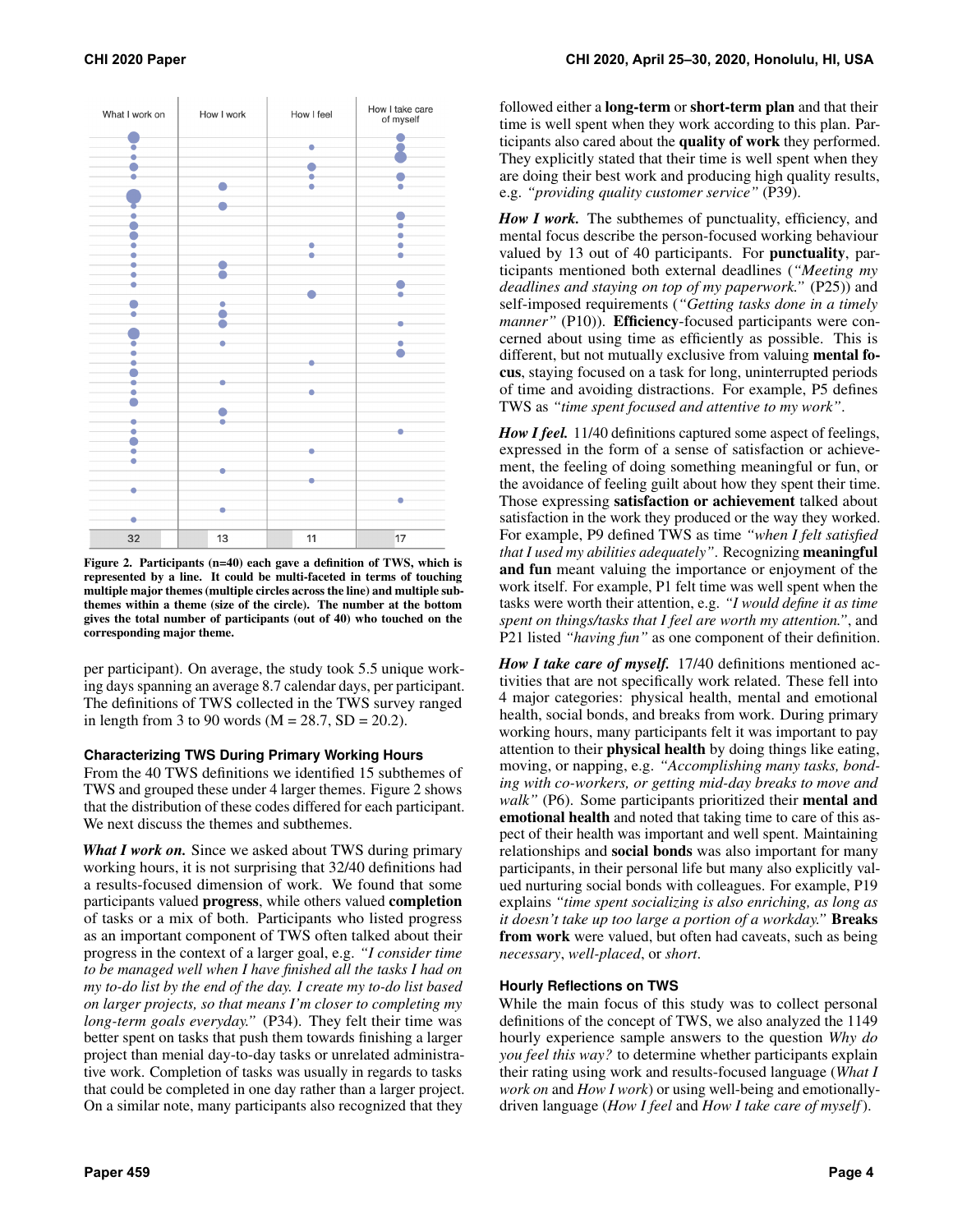Similar to the TWS survey responses, the majority of the hourly experience samples (955 of 1149) focused on the work output and how the participant worked. These samples further supported our identified themes and subthemes and captured all dimensions of 'What I work on', e.g. *"Accomplished tasks that needed to get done. Tasks were not demanding."* (P2), *"Got my code working."* (P7), all the way to the ones of the 'How I work' theme, for instance with a participant stating *"I was working throughout the whole hour with almost no distractions on an important task I know I had to get done, and got the code to work."* (P32).

Also in line with the TWS analysis, there were a notable number of samples (265/1149) that also captured the 'How I feel' and 'How I take care of myself' theme. Some examples of emotionally-driven answers include *"I am really proud of myself for staying on task"* (P31), *"I was angry because I did a job from another department"* (P23), and *"felt good to be needed and to have valuable input"* (P4), while explanations using physical state included *"I felt tired and exhausted at the end of the day!"* (P17), *"not physically feeling as great today"* (P38), and *"Felt energized even though it was Monday morning*" (P30). It is not surprising that most explanations for rating TWS were based on results-focused work since we were polling during the work day; many of the entries that mentioned emotional or physical state also mentioned work. Importantly, there is notable variation in the total number of emotional or physical state-based explanations between participants. The total number of these entries per participant ranged from 0 to 18 ( $M = 6.63$ ,  $SD = 5.07$ ) and the total percentage of these entries per participant ranged from 0% to 85% (M =  $18.92\%$ , SD = 24.08%). This suggests substantive individual differences among participants in terms of the emphasis on emotional and physical state as a component of TWS.

# **Impact of the Experience Sampling**

Based on informal conversations with participants directly afterwards, we were given the impression that some participants were affected by the act of recording the hourly reflections. Thus, two weeks after the study finished we sent optional feedback emails asking *"In what way, if at all, was reflecting on Time Well Spent helpful or unhelpful?"* We received 15 responses and found that 3 participants who had already been satisfied with the way they spent their time during primary working hours did not find the act of self-reflection every hour in this study to be helpful, rather they found it to be *"tedious"* (P3) and *"interruptive"* (P1). Meanwhile, there were 7/15 participants who reported changing their feelings towards work because of the reflection and 6/7 of these participants gave at least 25% emotion-based explanations for their TWS ratings. For example, one participant felt guilty he was taking too much time during the workday to talk with his long-distance partner (necessitated by the time difference), but during the study he realized this social and emotional connection was important for his ability to work and that he was working enough atypical hours to not feel guilty anymore. Another participant noted *"after my week long survey with this study, I was cheery to realize that I feel 'mildly happy' during most of my work hours and I wasn't as depressed as I thought I was."* (P39). 5/15 participants were neutral towards the study. They did

not find it annoying, but they only gained small insights and would not use the tool in the future.

#### **DISCUSSION**

We have made progress at capturing a more holistic concept of work. We found that by using the term Time Well Spent, knowledge workers think more holistically about their work, combining traditional productivity-related concepts with wellbeing. In recent and the most closely related work, Kim et al. have already shown that 'productivity' is a multifaceted concept and provide early evidence that emotional or physical state can influence perceived productivity [\[21\]](#page-6-0). With 'Time Well Spent' we introduce a different concept that encompasses productivity dimensions, yet captures a more personal assessment of how one spends one's time against one's values, and is not limited to any defined set of activities. More specifically, our thematic classification showed that TWS: (1) introduces a strong theme of Self Care (acknowledged by 17/40 participants); and (2) relative to [\[21\]](#page-6-0), significantly emphasizes the theme of Emotions and feelings (in 11/40 definitions). Our frequency counts illustrate the pervasiveness of these wellbeing-related aspects. Especially in today's knowledge work environments in which mental health concerns come more into the fore, the more holistic concept of TWS can provide many benefits, for example, for assessing one's work.

To examine TWS at work and gather thoughtful and wellreflected definitions of it, we used a method that differed from other studies, such as the one by [\[21\]](#page-6-0), in key ways. To have participants deeply reflect on their work and the TWS concept, we first had participants self-reflect on it for a 5 day period, asking them to log all activities during primary working hours, asked for a TWS (Likert) rating of it and an explanation of their rating. Only after the 5 day reflection period, we asked participants for their personal definitions of TWS. In comparison, Kim et al. [\[21\]](#page-6-0) focused on productivity in work and life by having participants log "productive activities" during all hours and asking how productive the activity was and for an explanation, rather than thinking more holistically about work and TWS during working hours. Our piloting demonstrated how valuable this additional period and holistic self-reporting was for participants to come up with a thoughtful answer when reflecting abstractly.

We posit that the use of reflection on TWS can provide benefits to knowledge workers that go beyond an awareness change of productivity at work and generally lead to a healthier and more emotionally-aware workforce. Self-monitoring and reflection have already been shown to provide benefits for certain areas, especially in the health domain (e.g., [\[8\]](#page-6-12)), and also for productivity (e.g., [\[21\]](#page-6-0)). In our study, we saw preliminary evidence that some participants who reflected on TWS had changes in their awareness and perception of their work, such as feeling less guilty and happier, a first step in behaviour change [\[39\]](#page-7-17). However, frequent self-reports and explicit reflection on emotions can also be seen as tedious and have negative effects for some individuals. Consistent awareness of negative emotions may highlight these and make the individual feel worse. As seen in [\[27\]](#page-7-6), individuals who already have high self-control may feel more stressed by reflecting on activities throughout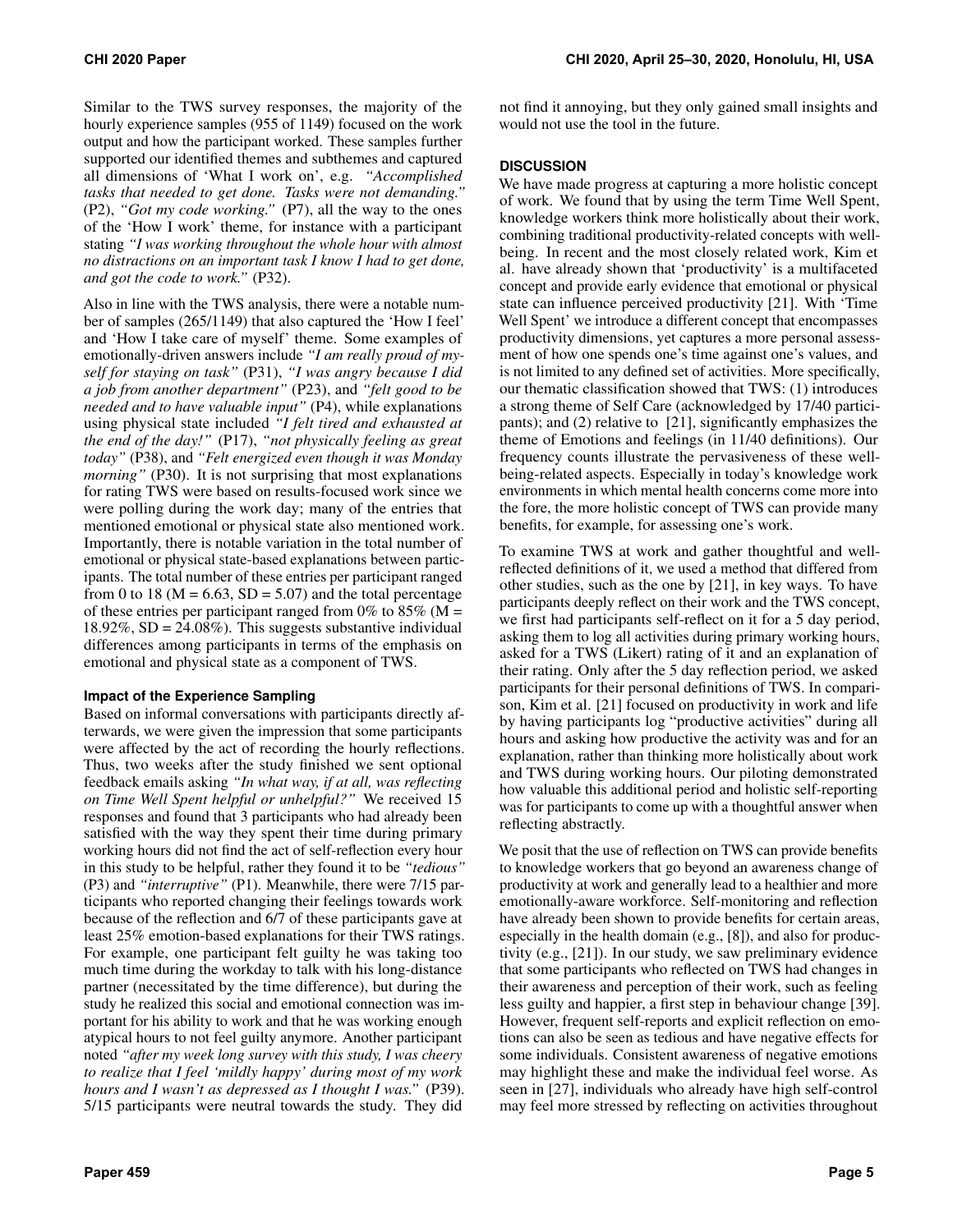the day. In our follow-up, we found that participants who already felt satisfied with the way their time is spent at work were concerned that a tracking tool would make them feel worse about work. On the other hand, for participants that started the study off dissatisfied with the way they spent their time, the self-reflection appeared to be more helpful. In future work when designing an intervention, it will be important to take into account the satisfaction of participants with their work and pay attention to negative feelings.

In terms of intervention, our preliminary evidence of reflection on actions and feelings causing a change in thoughts has led us to consider Cognitive Behavioural Therapy (CBT) methods. CBT is based on the concept that while experiencing every situation, one's thoughts, feelings, and behaviours are interacting and influencing each other. A CBT-like method with explicit reflection on TWS that encompasses emotions and possible dissatisfactions or other feelings in addition to behaviours/activities may be the missing link for changing the way people think about how they spend their primary working hours. We think a CBT-inspired TWS intervention is a promising next step for this work.

In terms of tracking tools, in current tools like RescueTime [\[40\]](#page-7-7), productivity is quantified through a combination of labeling activities as productive or not and measuring the amount of time spent on each activity. Tools like this are exceptional at this basic level of tracking, easily providing the user with visualizations, text analysis, and trends. We can and should rely on these tools to do the laborious parts of tracking, but for these tools to work more holistically, humans will need to contribute and reflect on their feelings, thoughts, and personal beliefs. A possibility for extending current productivity-based time tracking tools is to introduce lightweight self-monitoring and simulate a CBT-like method. Every once in a while a reflection could be triggered asking the user to reflect more holistically on whether the time was well spent and their feelings with respect to the tracked activities.

# **Study Limitations**

Our focus was on characterizing TWS as a holistic concept, therefore we deliberately omitted any mention of 'productivity' in our study method. Asking participants to compare between TWS and productivity may enable us to more directly tease apart the differences, but there could be challenges when comparing between two abstract terms, especially when 'productivity' has been shown to be a complex concept. Extending the scope of the study to the entire day (beyond primary working hours) and involving more types of workers is worth exploring. Our research only captures 40 definitions from across 13 different occupations of knowledge workers, thus the themes are not likely exhaustive. However, our results are sufficiently promising to see if using the concept of TWS in conjunction with an intervention, might influence workers' awareness of how they are spending their time. The hourly ESM can be tedious and can cause survey fatigue, thus exploring alternate data collection methods or time windows may be valuable. Despite the fatigue, all participants in our study were engaged and completed the required samples.

#### **CONCLUSION**

In this paper, we report on an experience sampling study (n=40) that provides a preliminary characterization of Time Well Spent, and shows empirical evidence that the term TWS captures a more holistic notion of work. As we think about the holistic re-design of current productivity and time tracking tools to support the modern knowledge worker's needs, we envision highlighting the integration of emotion tracking and the need for human self-reflection in addition to automatic tracking. This paper brings us one step closer to not only a more holistic, realistic, and standardized measure of work performance for knowledge workers, but also a healthier and more emotionally-aware workforce. Today's information age provides us with a multitude of personal and professional technologies that greatly assist us in our work, but often at the cost of increased stress. A holistic way of thinking about time at work moves us to having our technology working for us instead of against us.

## **ACKNOWLEDGMENTS**

We are grateful for funding from NSERC Highly Personalized User Interfaces (RGPIN-2017-04549), ABB Industrial Research Grant F17-05273-22R77358, and NSERC CRDPJ 530226-18. We thank all our participants, Michael Oppermann, the anonymous reviewers and Danielle Lottridge for their extremely helpful feedback.

# <span id="page-5-0"></span>**REFERENCES**

- [1] American Psychological Association. 2019a. Mental health issues increased significantly in young adults over last decade. (15 3 2019). [https://www.sciencedaily.com/](https://www.sciencedaily.com/releases/2019/03/190315110908.htm) [releases/2019/03/190315110908.htm](https://www.sciencedaily.com/releases/2019/03/190315110908.htm).
- <span id="page-5-5"></span>[2] American Psychological Association. 2019b. Stress in America: Stress and Current Events. Stress in America Survey. (2019). [https://www.apa.org/news/press/](https://www.apa.org/news/press/releases/stress/2019/stress-america-2019.pdf) [releases/stress/2019/stress-america-2019.pdf](https://www.apa.org/news/press/releases/stress/2019/stress-america-2019.pdf).
- <span id="page-5-3"></span>[3] Arnold B Bakker and Matthijs P Bal. 2010. Weekly work engagement and performance: A study among starting teachers. *Journal of occupational and organizational psychology* 83, 1 (2010), 189–206.
- <span id="page-5-4"></span>[4] Jelmer P. Borst, Niels A. Taatgen, and Hedderik van Rijn. 2015. What Makes Interruptions Disruptive?: A Process-Model Account of the Effects of the Problem State Bottleneck on Task Interruption and Resumption. In *Proceedings of the 33rd Annual ACM Conference on Human Factors in Computing Systems (CHI '15)*. ACM, New York, NY, USA, 2971–2980. DOI: <http://dx.doi.org/10.1145/2702123.2702156>
- <span id="page-5-2"></span>[5] Petra M Bosch-Sijtsema, Virpi Ruohomäki, and Matti Vartiainen. 2009. Knowledge work productivity in distributed teams. *Journal of Knowledge Management* 13, 6 (2009), 533–546.
- <span id="page-5-6"></span>[6] Virginia Braun and Victoria Clarke. 2006. Using thematic analysis in psychology. *Qualitative research in psychology* 3, 2 (2006), 77–101.
- <span id="page-5-1"></span>[7] Derek Clements-Croome and Yamuna Kaluarachchi. 1999. Assessment and measurement of productivity. In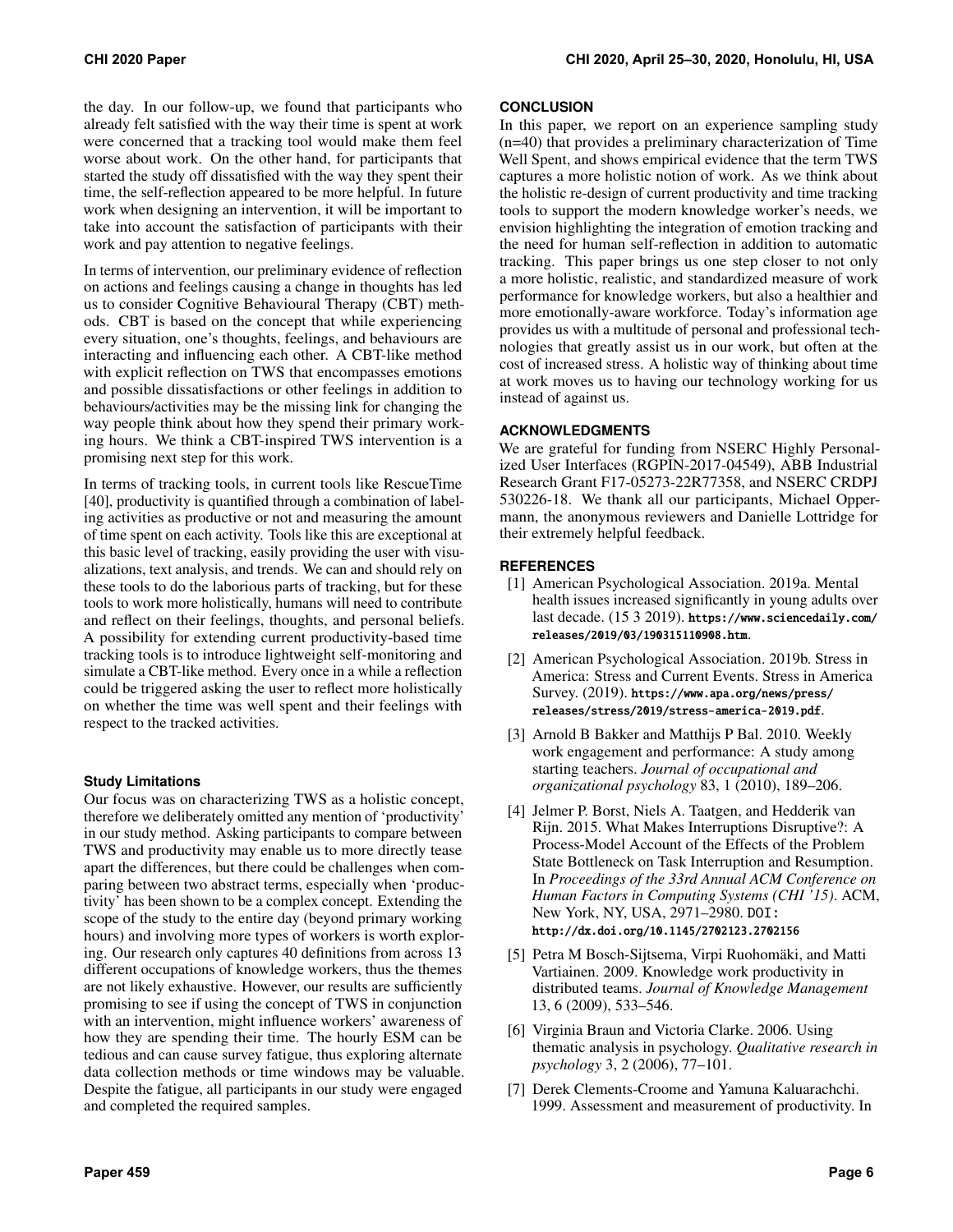*Creating the productive workplace*. CRC Press, 151–188.

- <span id="page-6-12"></span>[8] Sunny Consolvo, Predrag Klasnja, David W. McDonald, Daniel Avrahami, Jon Froehlich, Louis LeGrand, Ryan Libby, Keith Mosher, and James A. Landay. 2008a. Flowers or a Robot Army?: Encouraging Awareness & Activity with Personal, Mobile Displays. In *Proceedings of the 10th International Conference on Ubiquitous Computing (UbiComp '08)*. ACM, New York, NY, USA, 54–63. DOI:<http://dx.doi.org/10.1145/1409635.1409644>
- <span id="page-6-13"></span>[9] Sunny Consolvo, David W. McDonald, Tammy Toscos, Mike Y. Chen, Jon Froehlich, Beverly Harrison, Predrag Klasnja, Anthony LaMarca, Louis LeGrand, Ryan Libby, Ian Smith, and James A. Landay. 2008b. Activity Sensing in the Wild: A Field Trial of Ubifit Garden. In *Proceedings of the SIGCHI Conference on Human Factors in Computing Systems (CHI '08)*. ACM, New York, NY, USA, 1797–1806. DOI: <http://dx.doi.org/10.1145/1357054.1357335>
- <span id="page-6-8"></span>[10] Mary Czerwinski, Eric Horvitz, and Susan Wilhite. 2004. A Diary Study of Task Switching and Interruptions. In *Proceedings of the SIGCHI Conference on Human Factors in Computing Systems (CHI '04)*. ACM, New York, NY, USA, 175–182. DOI: <http://dx.doi.org/10.1145/985692.985715>
- <span id="page-6-9"></span>[11] Laura Dabbish, Gloria Mark, and Víctor M. González. 2011. Why Do I Keep Interrupting Myself?: Environment, Habit and Self-interruption. In *Proceedings of the SIGCHI Conference on Human Factors in Computing Systems (CHI '11)*. ACM, New York, NY, USA, 3127–3130. DOI: <http://dx.doi.org/10.1145/1978942.1979405>
- <span id="page-6-5"></span>[12] Nancy G Dodd and Daniel C Ganster. 1996. The interactive effects of variety, autonomy, and feedback on attitudes and performance. *Journal of organizational behavior* 17, 4 (1996), 329–347.
- <span id="page-6-15"></span>[13] Thomas Fritz, Elaine M. Huang, Gail C. Murphy, and Thomas Zimmermann. 2014. Persuasive Technology in the Real World: A Study of Long-term Use of Activity Sensing Devices for Fitness. In *Proceedings of the SIGCHI Conference on Human Factors in Computing Systems (CHI '14)*. ACM, New York, NY, USA, 487–496. DOI: <http://dx.doi.org/10.1145/2556288.2557383>
- <span id="page-6-17"></span>[14] Roland Gasser, Dominique Brodbeck, Markus Degen, Jürg Luthiger, Remo Wyss, and Serge Reichlin. 2006. Persuasiveness of a Mobile Lifestyle Coaching Application Using Social Facilitation. In *Proceedings of the First International Conference on Persuasive Technology for Human Well-being (PERSUASIVE'06)*. Springer-Verlag, Berlin, Heidelberg, 27–38. <http://dl.acm.org/citation.cfm?id=1986822.1986828>
- <span id="page-6-7"></span>[15] J Richard Hackman and Greg R Oldham. 1976. Motivation through the design of work: Test of a theory.

*Organizational behavior and human performance* 16, 2 (1976), 250–279.

- <span id="page-6-4"></span>[16] Tristan Harris. 2014. How Tech Could Protect Us From Distraction. Video. (December 2014). Retrieved September 18, 2019 from [https://www.ted.com/talks/tristan\\_harris\\_how\\_better\\_](https://www.ted.com/talks/tristan_harris_how_better_tech_could_protect_us_from_distraction) [tech\\_could\\_protect\\_us\\_from\\_distraction](https://www.ted.com/talks/tristan_harris_how_better_tech_could_protect_us_from_distraction).
- <span id="page-6-1"></span>[17] Barry P Haynes. 2007. An evaluation of office productivity measurement. *Journal of Corporate Real Estate* 9, 3 (2007), 144–155.
- <span id="page-6-6"></span>[18] Barry P Haynes. 2008. An evaluation of the impact of the office environment on productivity. *Facilities* 26, 5/6 (2008), 178–195.
- <span id="page-6-10"></span>[19] Jing Jin and Laura A. Dabbish. 2009. Self-interruption on the Computer: A Typology of Discretionary Task Interleaving. In *Proceedings of the SIGCHI Conference on Human Factors in Computing Systems (CHI '09)*. ACM, New York, NY, USA, 1799–1808. DOI: <http://dx.doi.org/10.1145/1518701.1518979>
- <span id="page-6-16"></span>[20] Matthew Kay, Eun Kyoung Choe, Jesse Shepherd, Benjamin Greenstein, Nathaniel Watson, Sunny Consolvo, and Julie A. Kientz. 2012. Lullaby: A Capture  $&\#38$ ; Access System for Understanding the Sleep Environment. In *Proceedings of the 2012 ACM Conference on Ubiquitous Computing (UbiComp '12)*. ACM, New York, NY, USA, 226–234. DOI: <http://dx.doi.org/10.1145/2370216.2370253>
- <span id="page-6-0"></span>[21] Young-Ho Kim, Eun Kyoung Choe, Bongshin Lee, and Jinwook Seo. 2019. Understanding Personal Productivity: How Knowledge Workers Define, Evaluate, and Reflect on Their Productivity. In *Proceedings of the 2019 CHI Conference on Human Factors in Computing Systems (CHI '19)*. ACM, New York, NY, USA, Article 615, 12 pages. DOI: <http://dx.doi.org/10.1145/3290605.3300845>
- <span id="page-6-3"></span>[22] Young-Ho Kim, Jae Ho Jeon, Eun Kyoung Choe, Bongshin Lee, KwonHyun Kim, and Jinwook Seo. 2016. TimeAware: Leveraging Framing Effects to Enhance Personal Productivity. In *Proceedings of the 2016 CHI Conference on Human Factors in Computing Systems (CHI '16)*. ACM, New York, NY, USA, 272–283. DOI: <http://dx.doi.org/10.1145/2858036.2858428>
- <span id="page-6-14"></span>[23] James J. Lin, Lena Mamykina, Silvia Lindtner, Gregory Delajoux, and Henry B. Strub. 2006. Fish'N'Steps: Encouraging Physical Activity with an Interactive Computer Game. In *Proceedings of the 8th International Conference on Ubiquitous Computing (UbiComp'06)*. Springer-Verlag, Berlin, Heidelberg, 261–278. DOI: [http://dx.doi.org/10.1007/11853565\\_16](http://dx.doi.org/10.1007/11853565_16)
- <span id="page-6-11"></span>[24] George Loewenstein and Jennifer S Lerner. 2003. The role of affect in decision making. *Handbook of affective science* 619, 642 (2003), 3.
- <span id="page-6-2"></span>[25] Y. Lutchyn, P. Johns, A. Roseway, and M. Czerwinski. 2015. MoodTracker: Monitoring collective emotions in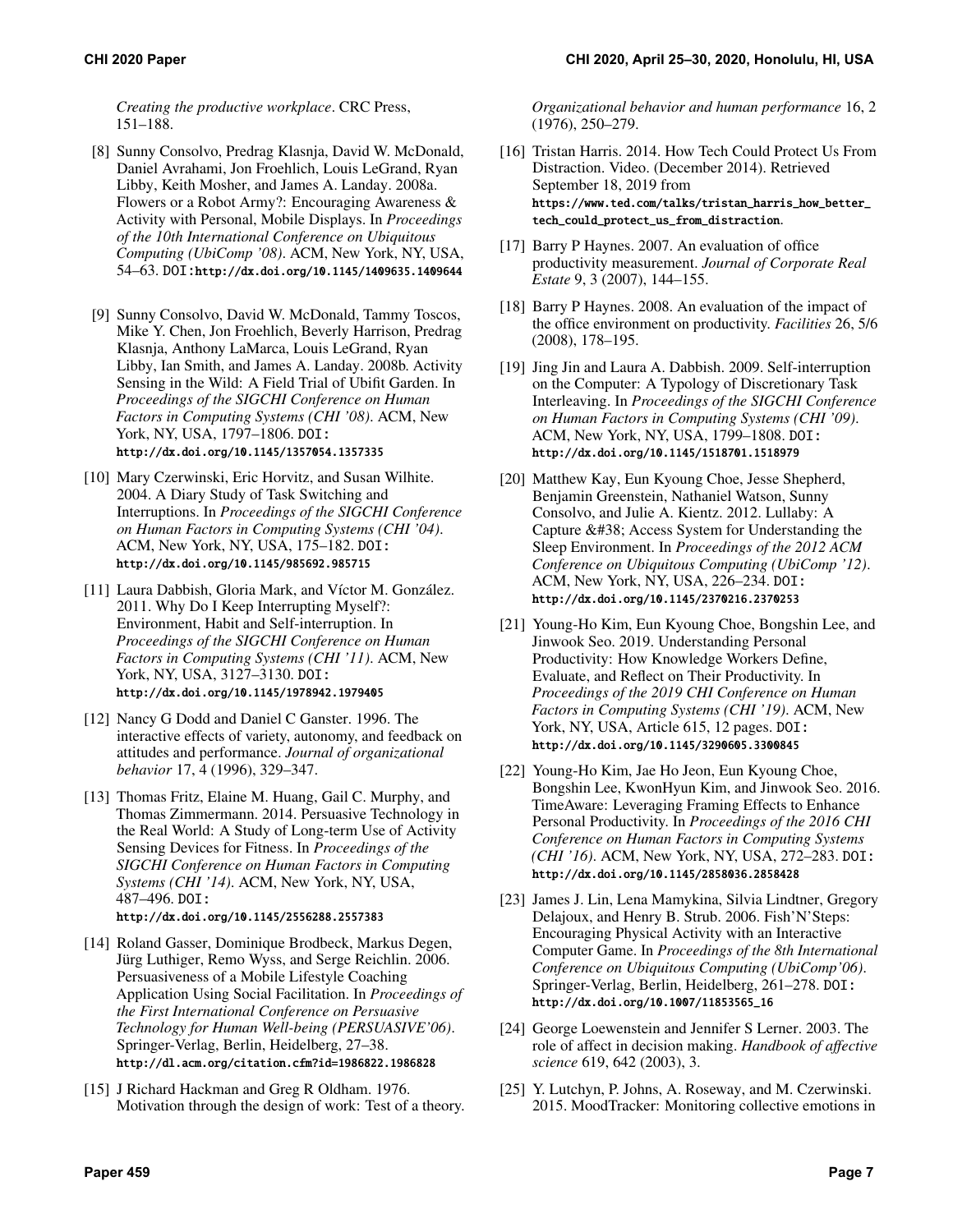the workplace. In *2015 International Conference on Affective Computing and Intelligent Interaction (ACII)*. 295–301. DOI: <http://dx.doi.org/10.1109/ACII.2015.7344586>

<span id="page-7-15"></span>[26] Gloria Mark, Mary Czerwinski, Shamsi Iqbal, and Paul Johns. 2016. Workplace Indicators of Mood: Behavioral and Cognitive Correlates of Mood Among Information Workers. In *Proceedings of the 6th International*

- *Conference on Digital Health Conference (DH '16)*. ACM, New York, NY, USA, 29–36. DOI: <http://dx.doi.org/10.1145/2896338.2896360> [27] Gloria Mark, Mary Czerwinski, and Shamsi T. Iqbal.
- <span id="page-7-6"></span>2018. Effects of Individual Differences in Blocking Workplace Distractions. In *Proceedings of the 2018 CHI Conference on Human Factors in Computing Systems (CHI '18)*. ACM, New York, NY, USA, Article 92, 12 pages. DOI:<http://dx.doi.org/10.1145/3173574.3173666>
- <span id="page-7-10"></span>[28] Gloria Mark, Victor M. Gonzalez, and Justin Harris. 2005. No Task Left Behind?: Examining the Nature of Fragmented Work. In *Proceedings of the SIGCHI Conference on Human Factors in Computing Systems (CHI '05)*. ACM, New York, NY, USA, 321–330. DOI: <http://dx.doi.org/10.1145/1054972.1055017>
- <span id="page-7-11"></span>[29] Gloria Mark, Shamsi Iqbal, and Mary Czerwinski. 2017. How Blocking Distractions Affects Workplace Focus and Productivity. In *Proceedings of the 2017 ACM International Joint Conference on Pervasive and Ubiquitous Computing and Proceedings of the 2017 ACM International Symposium on Wearable Computers (UbiComp '17)*. ACM, New York, NY, USA, 928–934. DOI:<http://dx.doi.org/10.1145/3123024.3124558>
- <span id="page-7-16"></span>[30] Gloria Mark, Shamsi T. Iqbal, Mary Czerwinski, Paul Johns, and Akane Sano. 2016a. Neurotics Can't Focus: An in Situ Study of Online Multitasking in the Workplace. In *Proceedings of the 2016 CHI Conference on Human Factors in Computing Systems (CHI '16)*. ACM, New York, NY, USA, 1739–1744. DOI: <http://dx.doi.org/10.1145/2858036.2858202>
- <span id="page-7-3"></span>[31] Gloria Mark, Shamsi T. Iqbal, Mary Czerwinski, Paul Johns, Akane Sano, and Yuliya Lutchyn. 2016b. Email Duration, Batching and Self-interruption: Patterns of Email Use on Productivity and Stress. In *Proceedings of the 2016 CHI Conference on Human Factors in Computing Systems (CHI '16)*. ACM, New York, NY, USA, 1717–1728. DOI: <http://dx.doi.org/10.1145/2858036.2858262>
- <span id="page-7-4"></span>[32] Gloria Mark, Yiran Wang, and Melissa Niiya. 2014. Stress and Multitasking in Everyday College Life: An Empirical Study of Online Activity. In *Proceedings of the SIGCHI Conference on Human Factors in Computing Systems (CHI '14)*. ACM, New York, NY, USA, 41–50. DOI:

<http://dx.doi.org/10.1145/2556288.2557361>

<span id="page-7-5"></span>[33] Daniel McDuff, Amy Karlson, Ashish Kapoor, Asta Roseway, and Mary Czerwinski. 2012. AffectAura: An

Intelligent System for Emotional Memory. In *Proceedings of the SIGCHI Conference on Human Factors in Computing Systems (CHI '12)*. ACM, New York, NY, USA, 849–858. DOI: <http://dx.doi.org/10.1145/2207676.2208525>

- <span id="page-7-14"></span>[34] Andre Meyer, Earl T Barr, Christian Bird, and Thomas Zimmermann. 2019. Today was a Good Day: The Daily Life of Software Developers. *IEEE Transactions on Software Engineering* (2019).
- <span id="page-7-13"></span>[35] Andre N. Meyer, Gail C. Murphy, Thomas Zimmermann, and Thomas Fritz. 2017. Design Recommendations for Self-Monitoring in the Workplace: Studies in Software Development. *Proc. ACM Hum.-Comput. Interact.* 1, CSCW, Article 79 (Dec. 2017), 24 pages. DOI: <http://dx.doi.org/10.1145/3134714>
- <span id="page-7-0"></span>[36] World Health Organization. 2019. Burn-out an "occupational phenomenon": International Classification of Diseases. (28 5 2019). [https:](https://www.who.int/mental_health/evidence/burn-out/en/) [//www.who.int/mental\\_health/evidence/burn-out/en/](https://www.who.int/mental_health/evidence/burn-out/en/).
- <span id="page-7-2"></span>[37] Pablo Paredes, Ran Giald-Bachrach, Mary Czerwinski, Asta Roseway, Kael Rowan, and Javier Hernandez. 2014. PopTherapy: Coping with Stress through Pop-Culture. ICST. DOI:[http:](http://dx.doi.org/10.4108/icst.pervasivehealth.2014.255070) [//dx.doi.org/10.4108/icst.pervasivehealth.2014.255070](http://dx.doi.org/10.4108/icst.pervasivehealth.2014.255070)
- <span id="page-7-1"></span>[38] Robert D Pritchard. 1995. *Productivity measurement and improvement: Organizational case studies*. Greenwood Publishing Group.
- <span id="page-7-17"></span>[39] James O Prochaska and Wayne F Velicer. 1997. The transtheoretical model of health behavior change. *American journal of health promotion* 12, 1 (1997), 38–48.
- <span id="page-7-7"></span>[40] RescueTime. 2019. RescueTime: Time management software for staying productive and happy in the modern workplace. (2019). <https://www.rescuetime.com>.
- <span id="page-7-18"></span>[41] smtplib. 2020. SMTP protocol client. <https://docs.python.org/3/library/smtplib.html>. (2020). [Accessed January 7, 2020].
- <span id="page-7-8"></span>[42] April J Spivack and Beth A Rubin. 2011. Spaces to control creative output of the knowledge worker: a managerial paradox?. In *Proceedings of the 2011 iConference*. ACM, 312–318.
- <span id="page-7-9"></span>[43] Toon W Taris and Paul JG Schreurs. 2009. Well-being and organizational performance: An organizational-level test of the happy-productive worker hypothesis. *Work & Stress* 23, 2 (2009), 120–136.
- <span id="page-7-19"></span>[44] twilio. 2020. <https://www.twilio.com>. (2020). [Accessed January 7, 2020].
- <span id="page-7-12"></span>[45] Steve Whittaker, Vaiva Kalnikaite, Victoria Hollis, and Andrew Guydish. 2016. 'Don't Waste My Time': Use of Time Information Improves Focus. In *Proceedings of the 2016 CHI Conference on Human Factors in Computing*